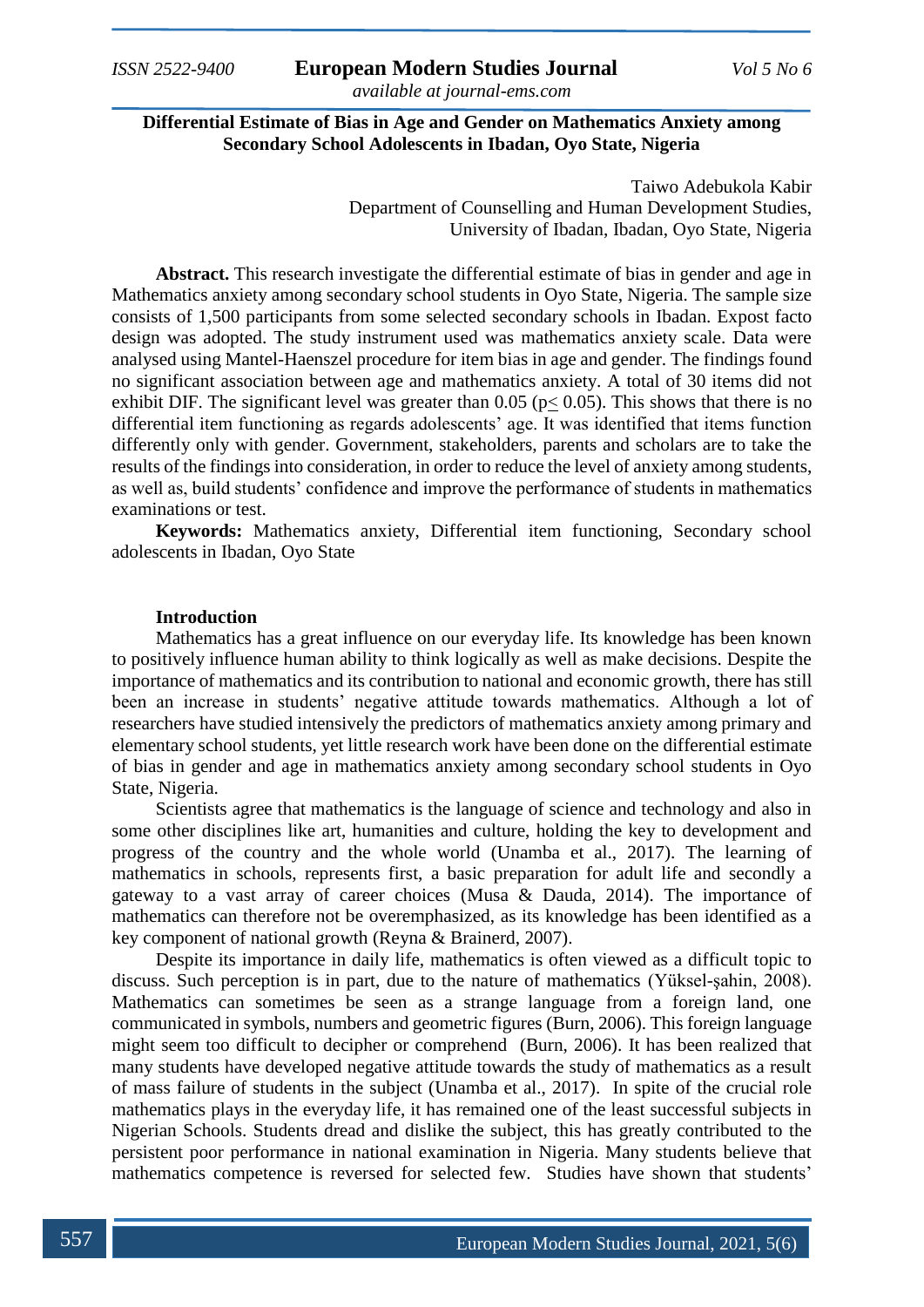performance have not yet significantly improved over the years. The percentage of students that passed mathematics at credit level from 2008 -2010 still fell between 30% and 47% except in 2008 where the percentage got up to 57% (Ndifon et al., 2010).

Research evidences show that students' failure in mathematics, poor achievement and lack of interest in mathematics is influenced by psychological factors which includes mathematics anxiety and achievement (Aremu & Taiwo, 2014; Taiwo, 2020). In the mathematical content, it appears that those who are weak in mathematics exhibited some level of anxiety (Unamba et al., 2017).

According to Kazdin (2000), anxiety is an emotion characterized by feelings of tension, worried thoughts and physical changes like increased blood pressure. Alternatively, Mariam Webster Dictionary also defined anxiety as an abnormal and overwhelming sense of apprehension and fear often marked by physical signs (such as tension, sweating and increased pulse rate) by doubt concerning the reality and nature of the threat, and by self-doubt about one's capacity to cope with situations. Anxiety impedes performance and hurts test scores or otherwise introduces inaccuracy into mathematics testing (Cizek & Burg, 2006). There are various form of anxiety which ranges from test anxiety, mathematics anxiety etc.

Mathematics anxiety is the feeling of tensions and anxiety that interferes with the manipulation of numbers and solving of mathematical problems in a wide variety of ordinary life and academic situation which could cause one to forget and lose one's self confidence (Tobias, 1993). It can also be viewed as an emotion that blocks a person's reading ability when confronted with mathematical situations (Spicer, 2004). Mathematics anxiety has to do with a sense of discomfort while required to work on mathematical problems (Ma, 2003) and with fear and apprehension to specific mathematics related situations (D'Ailly & Bergering, 1992). This may be as a result of personality type, negative attitude towards mathematics, mathematics avoidance, mathematics background, mathematics teachers' teaching behaviour, achievement levels, lack of confidence and negative experience in schools (Arem, 2003).

Datta and Scarfpin (1983) identified two types of mathematics anxiety, which they defined in terms of causal factors rather than learning outcomes. The first type is caused by mental blocks in the process of learning mathematics, while the other type results from sociocultural influences. Mental block anxiety refers to triggers such as symbols or concepts encountered during learning, which create barriers for the learner, for example, the introduction of letters for numbers in algebra or the procedure for long division. Socio-cultural mathematics anxiety arises as a result of commonly encountered cultural beliefs about mathematics, for example, that only very clever people can do mathematics or that if you cannot learn the basic facts you will never succeed at mathematics. This type of mathematics anxiety may lead to mathematics phobia, but also sanctions people to admit in social situations that they are unable to do mathematics.

Over the years, studies have revealed some of the causal factors associated with mathematics anxiety. These variables include environmental factors such as, family pressure for higher achievement, intellectual factors such as learning styles (Uusimaki & Nason, 2004) and personality factors such as low self-esteem (Woodard, 2004), as well as gender bias which may be attributed to the belief that the male gender is gifted with calculative skills, while the females are gifted with verbal skills (Willingham et al., 1997). These circumstances might lead to self-consciousness about one's performance and anxiety, arising from not living up to the standards of parents (Yüksel-şahin, 2008). Sometimes, mathematics anxiety could be as a result of the individual's perception and belief of those in the environment he finds himself, which in turn informs their beliefs towards mathematics (Unamba et al., 2017). This anxiety is believed to have started from a very tender age and if not duly addressed, can affect the student's perception about mathematics. Such student try to run away from mathematical calculations,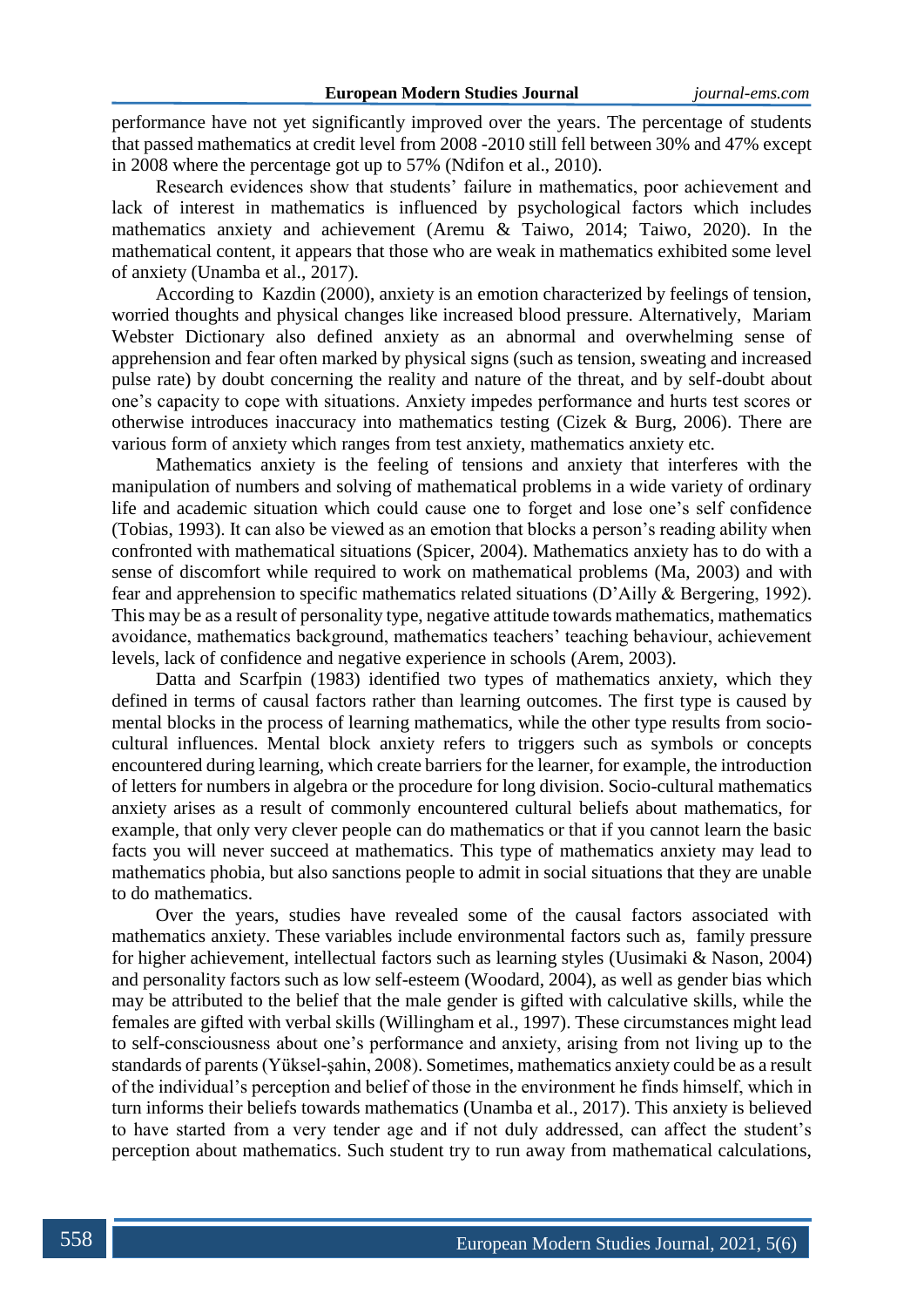pre-occupy themselves with other things to avoid confrontations with maths teachers and often doubt his/her competence in solving mathematics questions.

The literature (Greenwood, 1984; Lazarus, 1974; Peterson & Fennema, 1985), overwhelmingly implies that mathematics learning is largely a function of mathematics teaching. A logical adjunct to that statement is that math anxiety may also be a function of math teaching. Usually, mathematics anxiety has its root with the teachers, the teaching of mathematics and its classroom relationship which could be either positive or negative. This is as a result of the fact that students do not just get mathematics-anxious without having a contact with mathematics. The fear of punishment, failure in mathematics and having not to meet up with expectations leads to anxiety.

Age has also been identified as a causal factor of mathematics anxiety and achievement (Josiah & Adejoke, 2014). Perry (2004), states that mathematics anxiety starts at an early age. Gender and age bias has been a militating factor and if not controlled early enough might alter the student's performance in mathematics. Many teachers promote the false idea that females cannot perform as well as males in mathematics (Jackson & Leffingwell, 1999).

Since the study of mathematics is an accumulative discipline, that is, complex concepts are built cumulatively on more or simple concepts, a student who has not developed a solid mathematics foundation will have trouble learning higher order mathematics. Research showed that many of the students with mathematics anxiety have revealed an over reliance on mathematics procedures as opposed to actually understanding the mathematics concept. When students resort to memorizing procedures, rules, and routines without much understanding, the concept is forgotten and panic sets in. Experts argue that "mathematics anxiety" can bring about rife, intergenerational discomfort with the subject, which brings effects ranging from fewer students pursuing mathematics and science careers to less public interest in the subject. Mathematics anxiety can become a generational problem, with adults uncomfortable with mathematics, passing negative feelings on to their children or students.

Consequences of mathematics anxiety are quite numerous and detrimental to the career choice and interest of the student. It also affects the decision making process of the student that is sensitive to numbers (Ashcraft, 2002). It can affect the cognitive skills such as the working memory which is a significant predictor of mathematical achievement (Keeler & Swanson, 2001). Low performance can also hinder the child from moving to the next level like his peers, thereby increasing the anxiety level and reducing his confidence. The urge to curb mathematics anxiety in students and encourage positive attitude towards mathematics learning, has been a major concern for researchers since mathematics contributes immensely to national growth (Unamba et al., 2017).

Despite the importance of mathematics and its contribution to national and economic growth, there has still been an increase in students' negative attitude towards mathematics. The fear that engulfs them when they come in contact with mathematics problems have still not been understood by scholars. This anxiety varies most times between gender and different age groups. It is mostly noticeable among the early and middle adolescent. Though a lot of researchers have studied intensively the relationship between gender and mathematics anxiety among primary and elementary school students, little research work have been done to identify the relationship between age and mathematics anxiety as well as the bias in age and gender in senior secondary schools. Some researchers have actually attested to the fact that females have a higher mathematics anxiety, but others are actually not in agreement with that because they are of the belief that the male counterparts have some level of mathematics anxiety in them but try to keep them to themselves so as not to seem weak and try as much as possible to hide the anxiety.

Even with the research of scholars that mathematics anxiety leads to low mathematics academic performance, some female students still outshine the male students in mathematics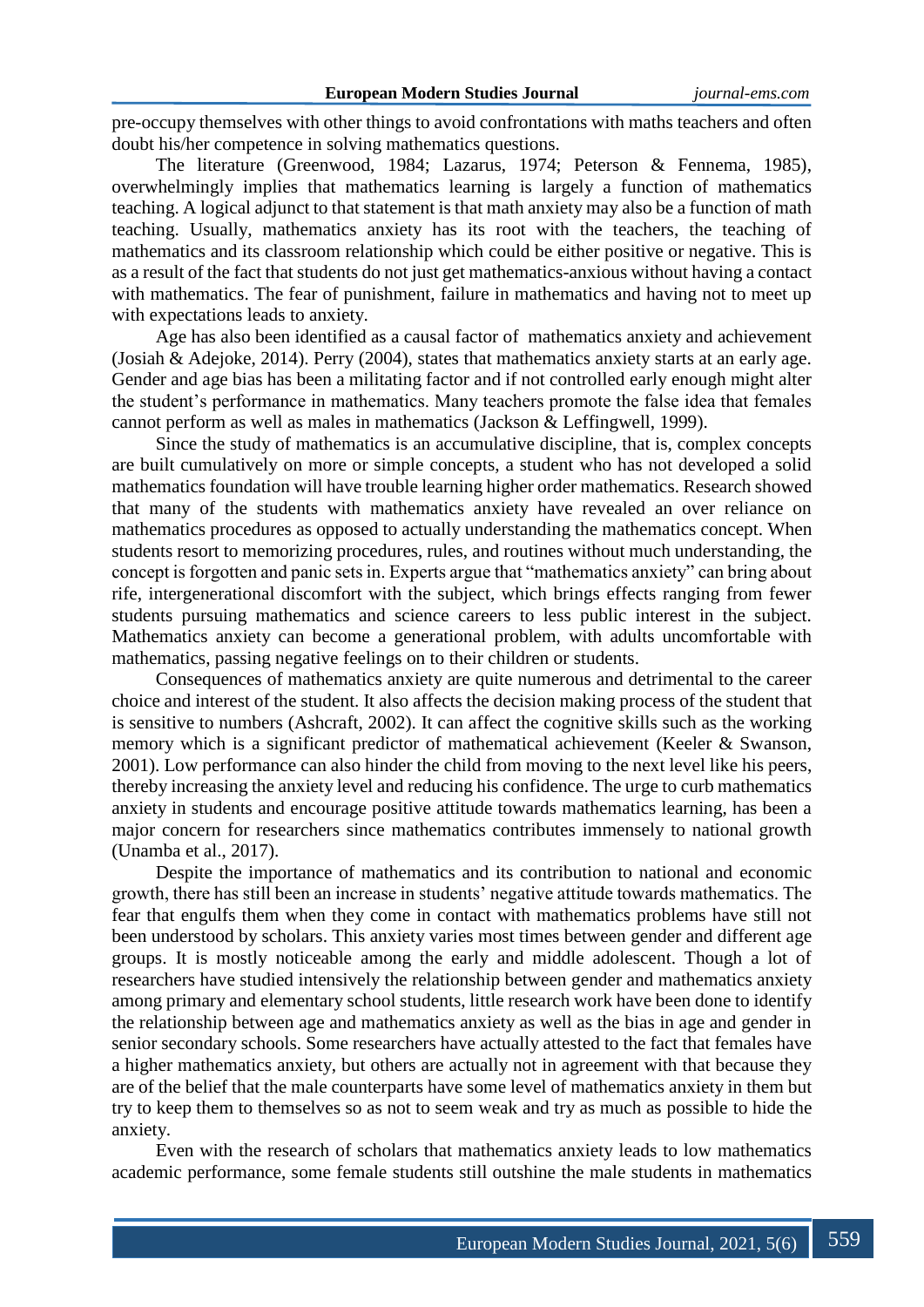test and quiz. So if females have higher mathematics anxiety, why then do they outshine the male students in mathematics exams and test? The study seeks to identify the bias in age and gender on mathematics anxiety among secondary school adolescents in Ibadan, Oyo state. Teachers have been earlier identified as a major cause of mathematics anxiety. Teachers rarely take cognisance of the factors that contribute to low mathematics performance and in which mathematics anxiety is majorly a factor. Parents may not be aware since the teachers are usually closer to the students during school hours.

## **Research Questions**

**Research Question 1 (a):** Which and how many of the items function differently between students in late and early adolescence

**Research Question 1 (b):** *How comparable are the DIF items from two frameworks based on adolescent age?*

**Research Question 2 (a):** Which and how many of the items function differently between male and female students.

**Research Question 2 (b):** *How comparable are the DIF items from two frameworks based on gender?*

### **Methods**

## **Design**

The study adopted an expost facto design which was used to identify the level of anxiety of the participants in an accurate way, through careful observation using the subset of a population. The population was studied in their natural occurrence (classroom situations through the use of questionnaire).

### **Population**

The study's population consists of participants from some selected public secondary school students in Ibadan, Oyo State Nigeria.

### **Sample and Sampling Technique**

The sample consists of 1500 students randomly selected from the secondary schools in Ibadan. The multi-stage sampling procedure was adopted. The simple random sampling technique was used to select six Local Government Areas (LGAs) out of 11 LGAs in Ibadan, Oyo State, Nigeria. Secondary schools who had poor consistent records of Mathematics were purposively sampled. Students with consistent low records in Mathematics were selected. The respondents were screened with Mathematics Anxiety Scale developed by Betz (1978) and those who scored high on the scales were randomly selected through the simple random sampling technique.

## **Research Instrument**

The data instrument used for the study was adopted from Taiwo and Rasaq (2018). It consists of two sections (A and B). Section A taps information on the socio-demographic characteristics of the participants such as school, age, gender, religion and class. Section B contains 30 items on mathematics anxiety with Likert response format. The typical example of items: "Mathematics is one of the toughest subjects, "I cannot cope with Mathematics". The reliability coefficient of the scale was 0.83, which means the scale is highly reliable for this study.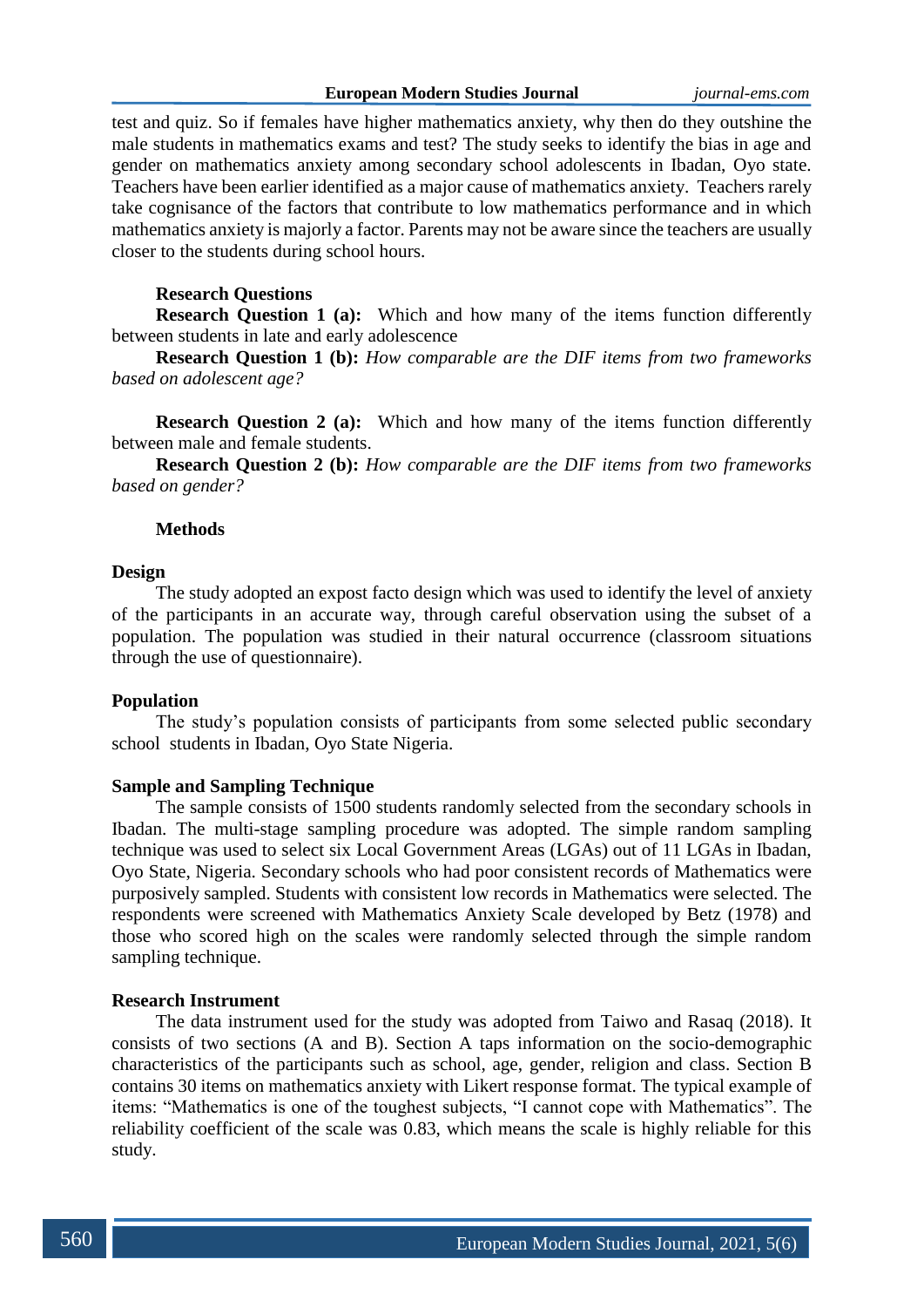## **Data Analysis**

This study made use of Mantel-Haenszel analysis, Item Response Theory to analyse the findings of the study. Mantel-Haenszel and IRT was used to test how many items function differently male and female gender as well as their individual age.

# **Results**

**Research Question One (a):** Which and how many of the items function differently (DIF) between students in late and those in early adolescence using (a) CTT framework and (b) IRT framework and how comparable are the DIF items from the two framework?

To determine the items that function differently between students in the late and those in the early adolescence using CTT framework Mantel-Haenszel (M-H) analysis was conducted using 2x2 factorial analysis. The factors were adolescent age (Early versus Late) and response (Wrong versus Right). Table 1 presents Mantel-Haenszel (M-H) analysis of DIF, the association chi-square, the significance level and decision. When the associated chi-square level is significant, there is DIF, when it is not there is no DIF.

| <b>Item</b>    | <b>School</b> | <b>Wrong</b>   | <b>Right</b> | <b>Mantel-Haenszel</b> | <b>Sig</b> | <b>Decision</b> |
|----------------|---------------|----------------|--------------|------------------------|------------|-----------------|
| $\mathbf{1}$   | Early         |                | 80           |                        |            |                 |
|                | Late          | $\overline{a}$ | 119          |                        |            |                 |
| $\sqrt{2}$     | Early         | 50             | 30           | 1.014                  | .964       | No DIF          |
|                | Late          | 74             | 45           |                        |            |                 |
| 3              | Early         | 37             | 43           | 1.036                  | .904       | No DIF          |
|                | Late          | 54             | 65           |                        |            |                 |
| $\overline{4}$ | Early         | 50             | 30           | .978                   | .940       | No DIF          |
|                | Late          | 75             | 44           |                        |            |                 |
| 5              | Early         | 68             | 12           | 1.285                  | .522       | No DIF          |
|                | Late          | 97             | 22           |                        |            |                 |
| 6              | Early         | 67             | 13           | 1.169                  | .685       | No DIF          |
|                | Late          | 97             | 22           |                        |            |                 |
| $\overline{7}$ | Early         | 64             | 15           | 1.101                  | .793       | No DIF          |
|                | Late          | 93             | 24           |                        |            |                 |
| 8              | Early         | 56             | 24           | 1.012                  | .970       | No DIF          |
|                | Late          | 83             | 36           |                        |            |                 |
| 9              | Early         | 24             | 56           | 1.330                  | .379       | No DIF          |
|                | Late          | 29             | 90           |                        |            |                 |
| 10             | Early         | $\overline{2}$ | 78           | .737                   | .728       | No DIF          |
|                | Late          | $\overline{4}$ | 115          |                        |            |                 |
| 11             | Early         | 74             | 6            | 1.131                  | .818       | No DIF          |
|                | Late          | 109            | 10           |                        |            |                 |
| 12             | Early         | 31             | 49           | 1.078                  | .800       | No DIF          |
|                | Late          | 44             | 75           |                        |            |                 |
| 13             | Early         | 53             | 27           | 1.152                  | .642       | No DIF          |
|                | Late          | 75             | 44           |                        |            |                 |
| 14             | Early         | 69             | 11           | 1.192                  | .669       | No DIF          |
|                | Late          | 100            | 19           |                        |            |                 |
| 15             | Early         | 71             | 9            | .803                   | .645       | No DIF          |
|                | Late          | 108            | 11           |                        |            |                 |

**Table 1. CTT analysis of DIF using M-H method with respect to adolescent age**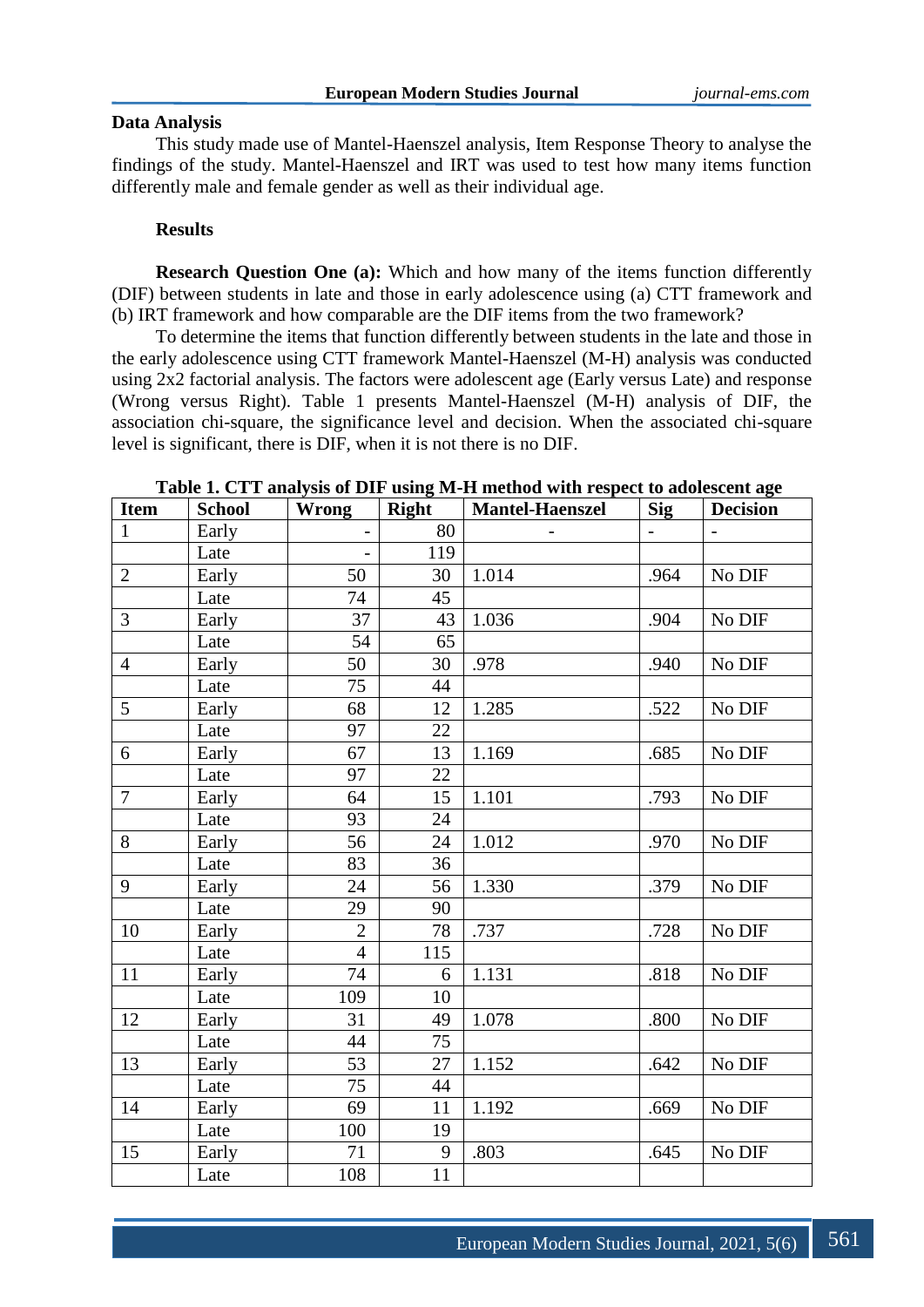| <b>European Modern Studies Journal</b> |       |     |                |       |      | journal-ems.com |
|----------------------------------------|-------|-----|----------------|-------|------|-----------------|
| 16                                     | Early | 53  | 27             | 1.032 | .918 | No DIF          |
|                                        | Late  | 78  | 41             |       |      |                 |
| 17                                     | Early | 72  | $\overline{7}$ | 1.176 | .746 | No DIF          |
|                                        | Late  | 105 | 12             |       |      |                 |
| 18                                     | Early | 61  | 19             | 1.035 | .920 | No DIF          |
|                                        | Late  | 90  | 29             |       |      |                 |
| 19                                     | Early | 55  | 25             | 1.114 | .727 | No DIF          |
|                                        | Late  | 79  | 40             |       |      |                 |
| 20                                     | Early | 38  | 42             | 1.386 | .264 | No DIF          |
|                                        | Late  | 47  | 72             |       |      |                 |
| 21                                     | Early | 71  | 9              | .968  | .943 | No DIF          |
|                                        | Late  | 106 | 13             |       |      |                 |
| 22                                     | Early | 21  | 59             | 1.056 | .869 | No DIF          |
|                                        | Late  | 30  | 89             |       |      |                 |
| 23                                     | Early | 18  | 62             | 1.212 | .588 | No DIF          |
|                                        | Late  | 23  | 96             |       |      |                 |
| 24                                     | Early | 52  | 28             | 1.051 | .870 | No DIF          |
|                                        | Late  | 76  | 43             |       |      |                 |
| 25                                     | Early | 57  | 23             | 1.163 | .633 | No DIF          |
|                                        | Late  | 81  | 38             |       |      |                 |
| 26                                     | Early | 43  | 37             | .999  | .997 | No DIF          |
|                                        | Late  | 64  | 55             |       |      |                 |
| 27                                     | Early | 59  | 21             | .990  | .975 | No DIF          |
|                                        | Late  | 88  | 31             |       |      |                 |
| 28                                     | Early | 36  | 44             | 1.129 | .677 | No DIF          |
|                                        | Late  | 50  | 69             |       |      |                 |
| 29                                     | Early | 64  | 16             | .958  | .907 | No DIF          |
|                                        | Late  | 96  | 23             |       |      |                 |
| 30                                     | Early | 71  | 9              | .968  | .943 | No DIF          |

The M-H and the associated chi-square statistics tested the hypothesis that administered mathematics anxiety scale on item I ( $i= 1, 2, 3...30$ ) is independent of the adolescent age (at  $p \le 0.05$  two tailed tested). A significance value, for an item that is less than 0.05 indicates that mathematics anxiety scale of the examinee on the items is dependent on their adolescent age and such item displays DIF. On the other hand p value of an item greater than 0.05 indicates that examinees mathematics anxiety scale on the item is independent of adolescent age. From Table 1 a total of 30 items did not exhibit DIF, that is associated chi-square is not significant. This items includes; items  $2, 3, 4, 5, +28, 30$ .

To determine items that function differently between students in the late and early adolescents using IRT framework. The DIF option of JMetrik was conducted. The analysis shows that the differences in the difficulty parameter of the items in terms of the focal group (late adolescence) or the reference group (early adolescence).

|             | Tuble 2. The underlying of DTI with respect to unorestent all |                |                 |              |                    |  |  |
|-------------|---------------------------------------------------------------|----------------|-----------------|--------------|--------------------|--|--|
| <b>Item</b> | Dif                                                           | <b>P-value</b> | <b>Decision</b> | <b>Class</b> | <b>Description</b> |  |  |
|             | NaN                                                           | <b>NAN</b>     | <b>NaN</b>      | В-           |                    |  |  |
|             | $0.01\,$                                                      | 0.93           | No DIF          |              | Normal             |  |  |
|             | 0.03                                                          | 0.86           | No DIF          | A            | Normal             |  |  |
|             | 0.00                                                          | 0.98           | No DIF          | A            | Normal             |  |  |

**Table 2. IRT analysis of DIF with respect to adolescent age**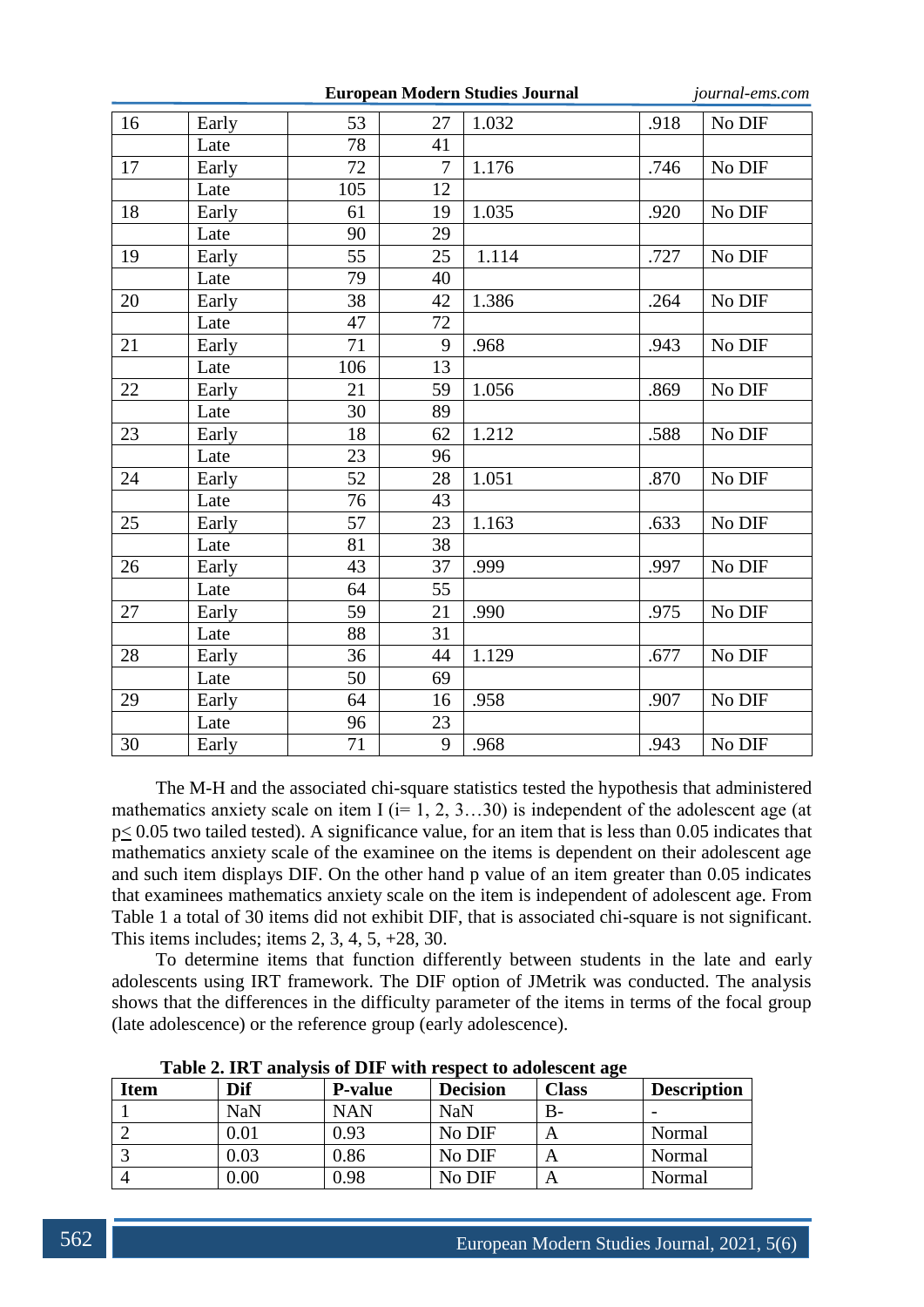**European Modern Studies Journal** *journal-ems.com*

| 5              | 0.28       | 0.59       | No DIF     | A            | Normal |
|----------------|------------|------------|------------|--------------|--------|
| 6              | 0.07       | 0.79       | No DIF     | $\mathbf{A}$ | Normal |
| $\overline{7}$ | <b>NaN</b> | <b>NaN</b> | Nan        |              |        |
| 8              | 0.02       | 0.88       | No DIF     | $\mathbf{A}$ | Normal |
| 9              | 0.54       | 0.46       | <b>DIF</b> | $\mathbf{A}$ | Normal |
| 10             | 0.06       | 0.80       | No DIF     | $\mathbf{A}$ | Normal |
| 11             | 0.00       | 0.99       | No DIF     | $\mathbf{A}$ | Normal |
| 12             | 0.00       | 0.97       | No DIF     | $\mathbf{A}$ | Normal |
| 13             | 0.09       | 0.77       | No DIF     | $\mathbf{A}$ | Normal |
| 14             | 0.02       | 0.88       | No DIF     | $\mathbf{A}$ | Normal |
| 15             | 0.68       | 0.41       | DIF        | $\mathbf{A}$ | Normal |
| 16             | 0.02       | 0.89       | No DIF     | $\mathbf{A}$ | Normal |
| 17             | <b>NaN</b> | <b>NaN</b> | <b>NaN</b> | $B-$         |        |
| 18             | 0.02       | 0.89       | No DIF     | $\mathbf{A}$ | Normal |
| 19             | 0.09       | 0.77       | No DIF     | $\mathbf{A}$ | Normal |
| 20             | 0.70       | 0.40       | <b>DIF</b> | $\mathbf{A}$ | Normal |
| 21             | 0.02       | 0.88       | No DIF     | $\mathbf{A}$ | Normal |
| 22             | 0.02       | 0.89       | No DIF     | $\mathbf{A}$ | Normal |
| 23             | 0.08       | 0.78       | No DIF     | $\mathbf{A}$ | Normal |
| 24             | 0.02       | 0.88       | No DIF     | $\mathbf{A}$ | Normal |
| 25             | 0.36       | 0.55       | No DIF     | $\mathbf{A}$ | Normal |
| 26             | 0.02       | 0.90       | No DIF     | A            | Normal |
| 27             | 0.04       | 0.85       | No DIF     | $\mathbf{A}$ | Normal |
| 28             | 0.01       | 0.93       | No DIF     | $\mathbf{A}$ | Normal |
| 29             | 0.04       | 0.84       | No DIF     | $\mathbf{A}$ | Normal |
| 30             | 0.15       | 0.70       | No DIF     | $\mathbf{A}$ | Normal |

Table 2 shows the IRT DIF statistics on testee's item mathematics anxiety scale and adolescent age. Column 1 of the table provides the IRT DIF statistics for testees. Column 2 gives p-value of the IRT DIF with respect to the varying difficulty parameter estimate of the adolescent ages. Column 3 gives decision based on the p-value while column 4 describes if the nature of the DIF favours the focal group (late adolescence) or the reference group (early adolescence). That is "A" implies no DIF,  $B<sup>+</sup>$  and  $C<sup>+</sup>$  implies DIF favouring the focal group while B- and C- implies DIF favouring the reference group. Although 3 items (i.e. items; 1, 7, 17) were removed because they displayed non-purified matching score. However, Table 3 reveals that Mathematics anxiety scale displayed a free DIF based on adolescent age except item 1, 7 and 17.

**Research Question One (b):** How comparable are the DIF items from two frameworks based on adolescent age?

The research question is administered by examining and comparing the items which exhibited DIF under CTT and those that exhibited DIF under IRT. Analysis of the DIF from the contrasting frameworks shows some element of similarity. This similarly is shown in the distribution of items exhibited DIF under CTT and IRT presented in Table 3.

| <b>Model</b><br>Number showing DIF<br>Item |  |  |
|--------------------------------------------|--|--|
| ann                                        |  |  |
| Item Excluded                              |  |  |

**Table 3. Distribution of items exhibiting DIF under CTT and IRT framework**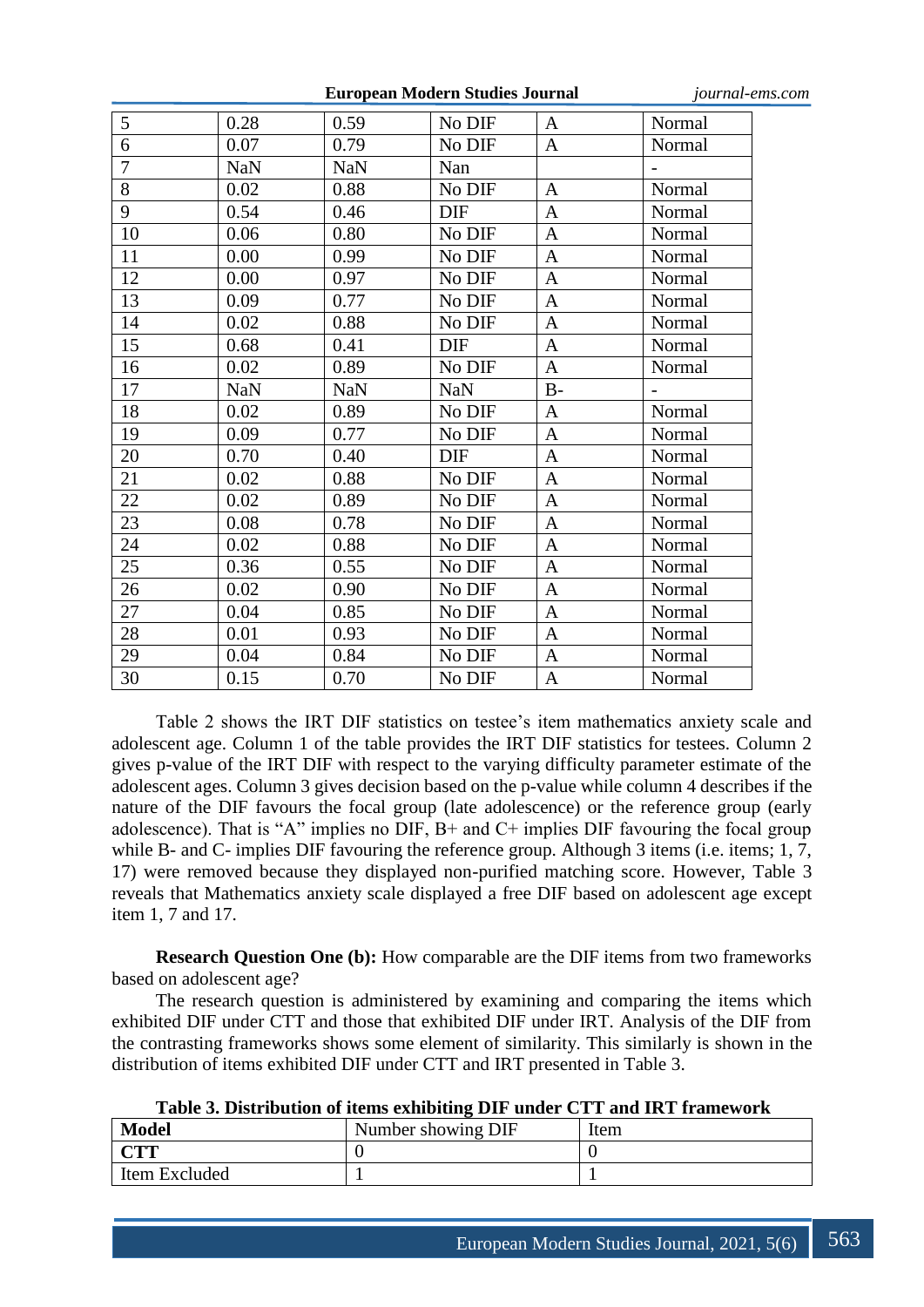**European Modern Studies Journal** *journal-ems.com*

| <b>IRT</b>          |           |
|---------------------|-----------|
| Item Excluded       | .7 and 17 |
| <b>Common Items</b> |           |
| Item Excluded       |           |

Table 3 shows that there was no items exhibiting DIF under IRT and CTT. Although there are similarities in the items excluded in CTT and IRT because the items did display nonpurified matching score. The table shows that 1 items were common to both CTT framework and IRT framework in terms of items excluded.

**Research Question Two (a):** Which and how many of the items function differently (DIF) between male and female students using (a) CTT framework and (b) IRT framework and how comparable are the DIF items from the two framework?

To determine the items that function differently between male and female students using CTT framework Mantel-Haenszel (M-H) analysis was conducted using 2x2 factorial analysis. The factors was gender (male versus female) and response (Wrong versus Right). Table 4 presents Mantel-Haenszel (M-H) analysis of DIF, the association chi-square, the significance level and decision. When the associated chi-square level is significant, there is DIF, when it is not there is no DIF.

| <b>Item</b>    | <b>Gender</b> | Right          | Wrong | <b>Mantel-Haenszel</b>   | <b>Sig</b>               | <b>Decision</b> |
|----------------|---------------|----------------|-------|--------------------------|--------------------------|-----------------|
| $\mathbf{1}$   | Male          |                | 97    | $\overline{\phantom{a}}$ | $\overline{\phantom{0}}$ |                 |
|                | Female        |                | 102   | $\overline{a}$           | $\overline{a}$           |                 |
| $\overline{2}$ | Male          | 47             | 50    | .305                     | .000                     | DIF             |
|                | Female        | 77             | 25    |                          |                          |                 |
| $\overline{3}$ | Male          | 32             | 65    | .359                     | .001                     | <b>DIF</b>      |
|                | Female        | 59             | 43    |                          |                          |                 |
| $\overline{4}$ | Male          | 45             | 52    | .238                     | .000                     | DIF             |
|                | Female        | 80             | 22    |                          |                          |                 |
| 5              | Male          | 75             | 22    | .455                     | .044                     | DIF             |
|                | Female        | 90             | 12    |                          |                          |                 |
| 6              | Male          | 73             | 24    | .368                     | .012                     | <b>DIF</b>      |
|                | Female        | 91             | 11    |                          |                          |                 |
| $\overline{7}$ | Male          | 81             | 16    | 1.532                    | .239                     | No DIF          |
|                | Female        | 76             | 23    |                          |                          |                 |
| 8              | Male          | 64             | 33    | .698                     | .247                     | No DIF          |
|                | Female        | 75             | 27    |                          |                          |                 |
| 9              | Male          | 23             | 74    | .746                     | .364                     | No DIF          |
|                | Female        | 30             | 72    |                          |                          |                 |
| 10             | Male          | 3              | 94    | 1.053                    | .950                     | No DIF          |
|                | Female        | $\overline{3}$ | 99    |                          |                          |                 |
| 11             | Male          | 91             | 6     | 1.649                    | .352                     | No DIF          |
|                | Female        | 92             | 10    |                          |                          |                 |
| 12             | Male          | 21             | 76    | .246                     | .000                     | DIF             |
|                | Female        | 54             | 48    |                          |                          |                 |
| 13             | Male          | 85             | 12    | 9.719                    | .000                     | <b>DIF</b>      |
|                | Female        | 43             | 59    |                          |                          |                 |
| 14             | Male          | 82             | 15    | .943                     | .881                     | No DIF          |

**Table 4. CTT analysis of DIF using M-H method with respect to gender**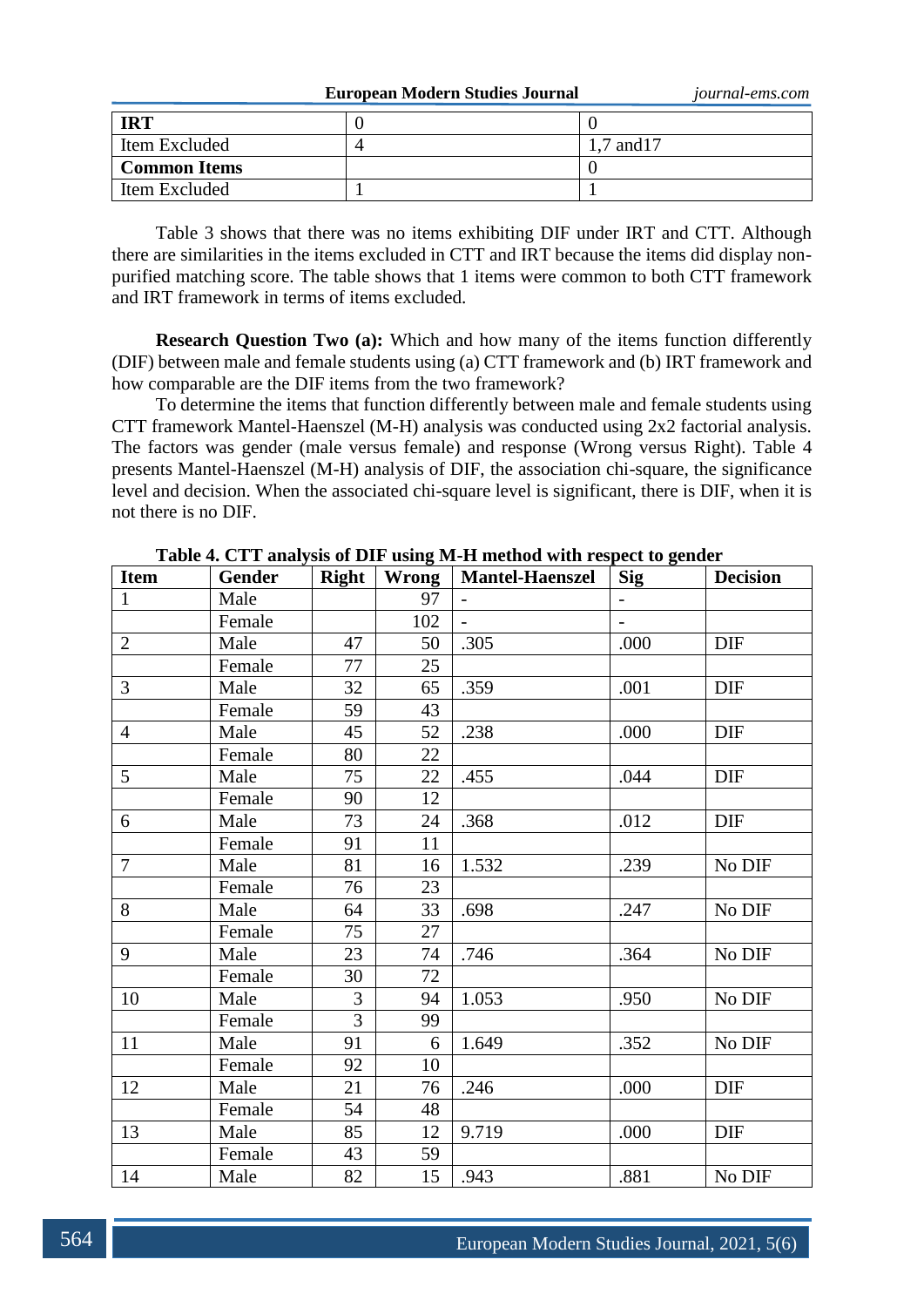**European Modern Studies Journal** *journal-ems.com*

|    | Female | 87              | 15              |       |      |            |
|----|--------|-----------------|-----------------|-------|------|------------|
| 15 | Male   | 91              | 6               | 2.413 | .084 | No DIF     |
|    | Female | 88              | 14              |       |      |            |
| 16 | Male   | 63              | 34              | .926  | .798 | No DIF     |
|    | Female | 68              | 34              |       |      |            |
| 17 | Male   | 85              | $\overline{9}$  | 1.027 | .957 | No DIF     |
|    | Female | 92              | 10              |       |      |            |
| 18 | Male   | 79              | 18              | 1.829 | .076 | No DIF     |
|    | Female | 72              | 30              |       |      |            |
| 19 | Male   | 61              | 36              | .673  | .193 | No DIF     |
|    | Female | 73              | 29              |       |      |            |
| 20 | Male   | 42              | 55              | 1.048 | .871 | No DIF     |
|    | Female | 43              | 59              |       |      |            |
| 21 | Male   | 88              | 9               | 1.428 | .437 | No DIF     |
|    | Female | 89              | $\overline{13}$ |       |      |            |
| 22 | Male   | $\overline{7}$  | 90              | .103  | .000 | DIF        |
|    | Female | 44              | 58              |       |      |            |
| 23 | Male   | 6               | 91              | .126  | .000 | <b>DIF</b> |
|    | Female | 35              | 67              |       |      |            |
| 24 | Male   | $\overline{75}$ | 22              | 3.152 | .000 | DIF        |
|    | Female | 53              | 49              |       |      |            |
| 25 | Male   | 59              | 38              | .452  | .012 | <b>DIF</b> |
|    | Female | 79              | 23              |       |      |            |
| 26 | Male   | 36              | 61              | .258  | .000 | <b>DIF</b> |
|    | Female | 71              | 31              |       |      |            |
| 27 | Male   | 71              | 26              | .934  | .833 | No DIF     |
|    | Female | 76              | 26              |       |      |            |
| 28 | Male   | $\overline{35}$ | 62              | .565  | .048 | <b>DIF</b> |
|    | Female | 51              | 51              |       |      |            |
| 29 | Male   | 72              | 25              | .458  | .035 | <b>DIF</b> |
|    | Female | 88              | 14              |       |      |            |
| 30 | Male   | 84              | 13              | .625  | .306 | No DIF     |
|    | Female | 93              | 9               |       |      |            |
|    |        |                 |                 |       |      |            |

The M-H and the associated chi-square statistics tested the hypothesis that administered mathematics anxiety scale on item I (i= 1, 2, 3 ...30) is independent of gender (at  $p \le 0.05$  two tailed tested). A significance value, for an item that is less than 0.05 indicates that mathematics anxiety scale of the examinee on the items is dependent on their gender and such item displays DIF. On the other hand p value of an item greater than 0.05 indicates that examinees mathematics anxiety scale on the item is independent of gender. From Table 4 a total of 14 items exhibited DIF; by implication, associated chi-square is significant. This items includes; items 2, 3, 4, 5, 6, 12, 13, 22, 23, 24, 25, 26, 28, and 29.

To determine items that function differently between male and female students using IRT framework. The DIF option of Jmetrik was conducted. The analysis shows that the differences in the difficulty parameter of the items in terms of the focal group (female testees) and the reference group (male testees).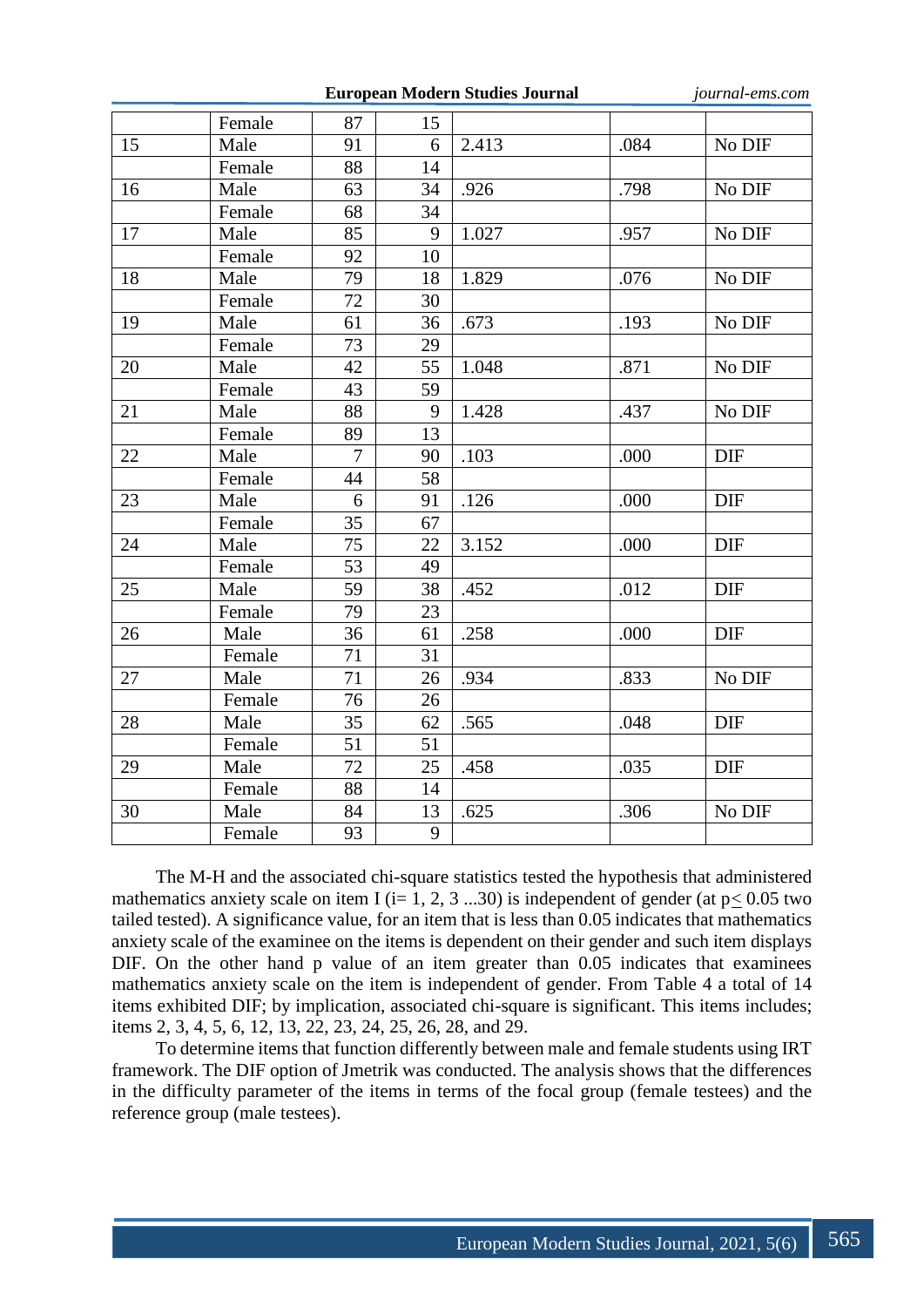|                 | <b>Table 5. IKT analysis of DIF with respect to gender</b> |                |                 |                |                       |  |  |  |
|-----------------|------------------------------------------------------------|----------------|-----------------|----------------|-----------------------|--|--|--|
| <b>Item</b>     | <b>IRT</b> analysis                                        | <b>P-value</b> | <b>Decision</b> | <b>Class</b>   | <b>Description</b>    |  |  |  |
| $\mathbf{1}$    | <b>NaN</b>                                                 | <b>NaN</b>     | Nan             | $\rm B$ -      |                       |  |  |  |
| $\overline{2}$  | 2.48                                                       | 0.11           | No DIF          | $\mathbf{A}$   | Normal                |  |  |  |
| 3               | 11.80                                                      | 0.00           | <b>DIF</b>      | $B+$           | <b>Favour females</b> |  |  |  |
| $\overline{4}$  | 13.62                                                      | 0.00           | <b>DIF</b>      | $C+$           | <b>Favour females</b> |  |  |  |
| $\overline{5}$  | 0.09                                                       | 0.77           | No DIF          | $\mathbf{A}$   | Normal                |  |  |  |
| 6               | 0.96                                                       | 0.33           | No DIF          | $\mathbf{A}$   | Normal                |  |  |  |
| $\overline{7}$  | <b>NaN</b>                                                 | <b>NaN</b>     | Nan             | $B-$           |                       |  |  |  |
| $\overline{8}$  | 0.04                                                       | 0.83           | No DIF          | $\mathbf{A}$   | Normal                |  |  |  |
| 9               | 0.47                                                       | 0.49           | No Dif          | $\mathbf{A}$   | Normal                |  |  |  |
| 10              | 0.37                                                       | 0.54           | No DIF          | $\mathbf{A}$   | Normal                |  |  |  |
| 11              | 6.00                                                       | 0.01           | <b>DIF</b>      | $B -$          | Favour males          |  |  |  |
| 12              | 10.69                                                      | 0.00           | <b>DIF</b>      | $B+$           | <b>Favour females</b> |  |  |  |
| 13              | 38.64                                                      | 0.00           | DIF             | $C-$           | Favour males          |  |  |  |
| 14              | 2.31                                                       | 0.13           | No DIF          | $\mathbf{A}$   | Normal                |  |  |  |
| 15              | 5.51                                                       | 0.02           | DIF             | $B-$           | Favour males          |  |  |  |
| 16              | 1.84                                                       | 0.17           | No DIF          | $\mathbf{A}$   | Normal                |  |  |  |
| 17              | <b>NaN</b>                                                 | <b>NaN</b>     | Nan             | $\overline{B}$ |                       |  |  |  |
| 18              | 8.52                                                       | 0.00           | <b>DIF</b>      | $B-$           | Favour males          |  |  |  |
| 19              | 0.07                                                       | 0.07           | No Dif          | $\mathbf{A}$   | Normal                |  |  |  |
| 20              | 0.09                                                       | 0.77           | No DIF          | $\mathbf{A}$   | Normal                |  |  |  |
| 21              | 2.01                                                       | 0.16           | No DIF          | $\mathbf{A}$   | Normal                |  |  |  |
| 22              | 22.37                                                      | 0.00           | DIF             | $C+$           | <b>Favour females</b> |  |  |  |
| $2\overline{3}$ | 20.22                                                      | 0.00           | <b>DIF</b>      | $C+$           | Favour females        |  |  |  |
| 24              | 21.10                                                      | 0.00           | <b>DIF</b>      | $C-$           | Favour males          |  |  |  |
| 25              | 1.36                                                       | 0.24           | No DIF          | $\mathbf{A}$   | Normal                |  |  |  |
| 26              | 14.16                                                      | 0.00           | DIF             | $C+$           | Favour females        |  |  |  |
| 27              | 7.33                                                       | 0.01           | <b>DIF</b>      | $B-$           | Favour males          |  |  |  |
| 28              | 3.03                                                       | 0.08           | No DIF          | $\mathbf{A}$   | Normal                |  |  |  |
| 29              | 3.13                                                       | 0.08           | No DIF          | $\mathbf{A}$   | Normal                |  |  |  |
| 30              | 2.62                                                       | 0.11           | No DIF          | $\mathbf{A}$   | Normal                |  |  |  |

**Table 5. IRT analysis of DIF with respect to gender**

Table 5 shows the IRT DIF statistics on testees item mathematics anxiety scale and gender. Column 1 of the table provides the IRT DIF statistics for testees. Column 2 gives pvalue of the IRT DIF with respect to the varying difficulty parameter estimate of gender. Column 3 gives decision based on the p-value while column 4 describes if the nature of the DIF favours the focal group (female testees) or the reference group (male testees). That is "A" implies no DIF,  $B<sub>+</sub>$  and  $C<sub>+</sub>$  implies DIF favouring the focal group while  $B<sub>-</sub>$  and  $C<sub>-</sub>$  implies DIF favouring the reference group. Although 4 items (i.e items 1, 7, and 17) were removed because they displayed non-purified matching score. However, Table 4 reveals that fifteen items (i.e. items; 2, 5, 6, 8, 9, 10, 14, 16, 19, 20, 21, 25, 28, 29, 30) of Mathematics anxiety scale displayed a DIF free test based on gender. While 6-itmes (i.e. items; 11, 13, 15, 18, 24, 27) were shown to favour male testees and 6-items (i.e items; 3, 4, 12, 22, 23, 26) were favouring female testees.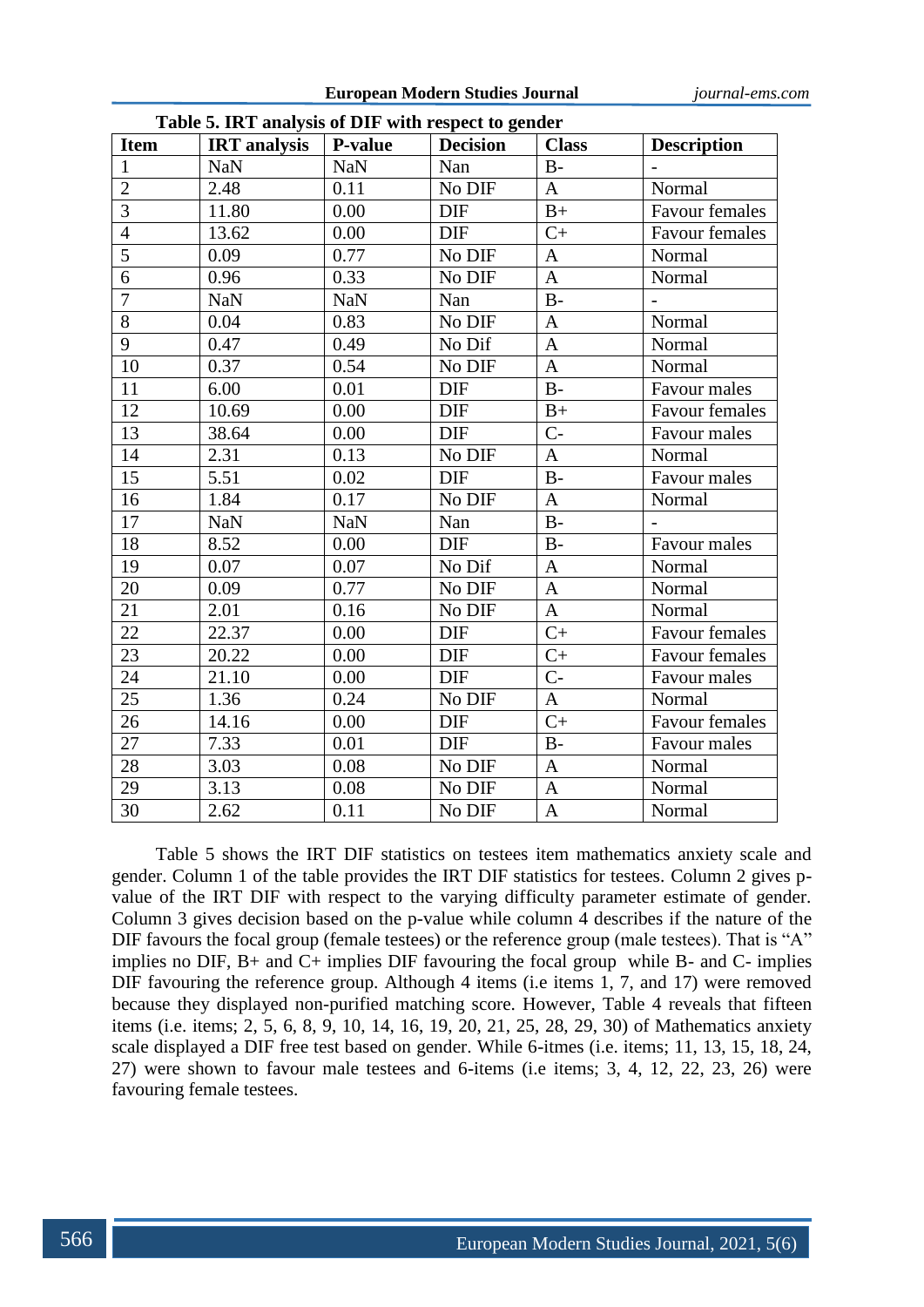**Research Question Two (b):** How comparable are the DIF items from two frameworks based on gender?

The research question is administered by examining and comparing the items which exhibited DIF under CTT and those that exhibited DIF under IRT. Analysis of the DIF from the contrasting frameworks shows some element of similarity. This similarly is shown in the distribution of items exhibited DIF under CTT and IRT presented in Table 6.

| <b>Model</b>          | Number showing DIF | Item                                                       |
|-----------------------|--------------------|------------------------------------------------------------|
| <b>CTT</b>            | 23                 | $\vert 2, 3, 4, 5, 6, 12, 13, 22, 23, 24, 25, 26, 28, 29.$ |
| <b>IRT</b>            |                    | 1 3, 4, 11, 12, 15, 18, 22, 23, 24, 26, 27.                |
| <b>Common Items</b> 9 |                    | 3, 4, 12, 22, 23, 26.                                      |

| Table 6. Distribution of items exhibiting DIF under CTT and IRT framework |  |  |
|---------------------------------------------------------------------------|--|--|
|                                                                           |  |  |

Table 6 shows that items which exhibited DIF under IRT (11 items) shows some element of similarity to those items which exhibited DIF under CTT (14- items). The table shows that 6 items were common to both CTT framework and IRT framework.

## **Summary of Findings**

The following are the summary of findings drawn from this study.

- i. There were no items exhibiting DIF under IRT and CTT. Although there are similarities in the items excluded in CTT and IRT because the items did display non-purified matching score. The table shows that 1 items were common to both CTT framework and IRT framework in terms of items excluded.
- ii. Items which exhibited DIF under IRT (11 items) shows some element of similarity to those items which exhibited DIF under CTT (14- items). The table shows that 9 items were common to both CTT framework and IRT framework

# **Discussion of Findings**

This study has been carried out to identify the differential item functioning of bias in age and gender on mathematics anxiety among secondary school adolescents in Ibadan metropolis.

The research question indicates that which and how many of the items function differently (DIF) between students in late and early adolescence?

This study found that there was no differential item functioning in the 30 items that were administered to the testees. The study shows that the mathematics anxiety scale is independent of the adolescent age. This is because the significance value indicated by the mathematics anxiety scale was greater than 0.05, although 3 items (i.e. items 1, 7, 17) were removed because they displayed a non-purified matching. This is consistent with the findings of studies such as (Bitner et al, 1994; Woodard, 2004). These studies suggest no significant difference in mathematics anxiety with age. Also, it was noted that younger and older adolescents responded to the mathematics anxiety scale similarly.

This is as a result of the fact that irrespective of the age of the student, their anxiety level is only dependent on their attitude towards mathematics and their perception of mathematics.

When the IRT and the CTT framework were compared based on adolescent age, the study found out that there was no item exhibiting DIF under IRT and CTT. Although, there were similarities in the items excluded in CTT and IRT because the items did display non-purified matching score. Only one item was common to both CTT framework and IRT framework in terms of excluded items.

The study identifies which and how many of the items function differently (DIF) between the male and female students?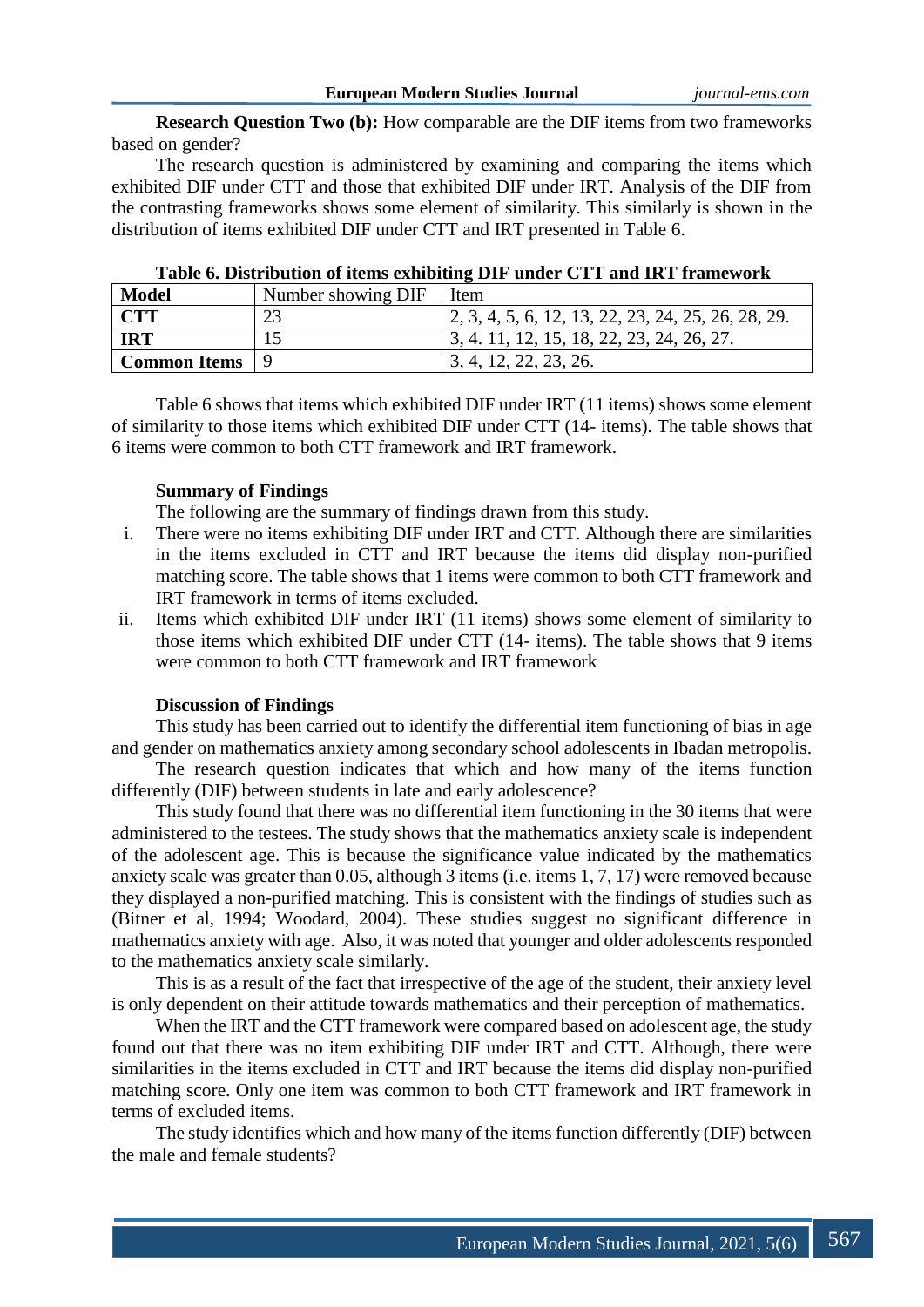The study shows that a total of 14 items (2, 3, 4, 5, 6, 12, 13, 22, 23, 24, 25, 26, 28, 29) exhibited DIF and also shows the presence of item bias as regards to gender. This is because 14 of the significance value were less than 0.05 which indicates mathematics anxiety scale of the examinees is dependent on gender and such item displays DIF. While 6 items (11, 13, 15, 18, 24, 27) were shown to favour the reference group (males) and 6 items (3, 4, 12, 22, 23, 26) favoured the focal group (females). The Item Response Theory (IRT) was used to detect bias in the items. This study is also consistent with studies of Yüksel-Şahin (2008), who identified in his study that there was a significant difference between mathematics anxiety scores of males and females. Arem (2003), also found a significant difference in secondary school student's anxiety in mathematics with respect to gender. He noted that female students reported significantly higher mathematics anxiety than males. Yüksel-Şahin (2008), reported that the stereotypical view of this issue has a powerful impact. Female students believed boys were blessed with the advantage of mastering mathematics, while boys felt they were better able to perform in mathematics when compared to their female counterparts. Such beliefs negatively affect the ability of female students and their initial assumptions about mathematics achievement can have a long term impact on their math achievement (Minsoo, 2012)

Also using IRT framework, it was discovered that some items favoured the reference group (males) and some favoured the focal group (females). This implies that some items are more discriminating for some sub groups than the other ( Langer et al., 2008).

When the DIF items from IRT and CTT were compared based on gender, the study found out that 12 items exhibited DIF under IRT shows some element of similarity to those 14 items which exhibited DIF under CTT. When they were both compared, it was identified that 7 items were common to both frameworks.

Similarly when IRT and Mantel-Haenszel methods were compared, the results were encouraging. This comparison was carried out with items that are consistently identified across samples with the same methods (Hambleton & Rogers, 1989). Of the items in this study, 14 items consistently identified and 7 items were also common in his study which is also in accordance with the findings of the study that was conducted. This implies that the items identified were more or less a subset of those identified by the area method and there is a substantial agreement between IRT-based method and the Mantel-Haenszel method in the detection of uniform DIF.

# **Conclusion**

This study, differential estimate of bias in age and gender in mathematics anxiety among secondary school adolescents in Ibadan, Oyo state has been able to identify item bias in gender and the study did not also detect bias as regards adolescent's age.

This study shows that gender is indeed a contributing factor in the level of anxiety experienced among students. The presence of DIF may be as a result of the way the tests are administered, the ways in which the results are used or the way the wordings of the questions were constructed. This may confuse the response of one group. With the presence of DIF, the probability of success is not the same for all test takers.

Based on the findings of the research, the teachers should take into consideration giving out equal chances to all students of the class irrespective of their gender, encourage non biased participation in mathematics test taking by helping to reduce the level of anxiety exhibited by some test takers in mathematics. Since it was discovered in the study that age is independent of mathematics anxiety, focus should be placed on the gender of the student.

### **Recommendations**

Based on the findings of the study, the following recommendations were made;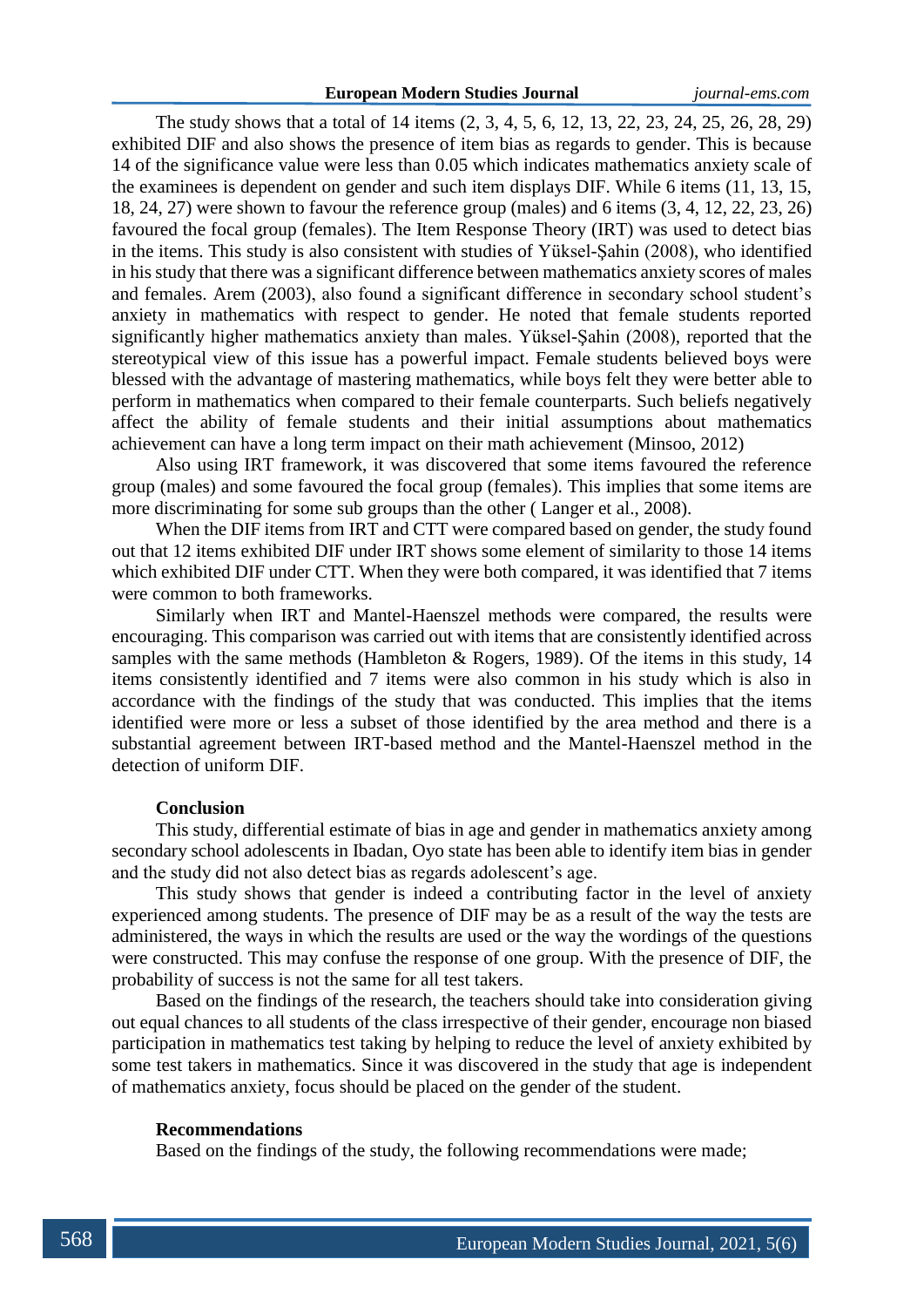- 1. The researcher of this study identified that items function differently only with gender rather than the adolescent age. This indicates that government, stakeholders, parents and schools are to take the results of the findings into consideration in order to reduce the level of anxiety among students.
- 2. The society should focus more on treating each student equally irrespective of their gender, to reduce the level of bias. Since the students first contact with mathematics is the school, the teacher should ensure that each student in the class are treated equally and are made to answer same questions.
- 3. The teacher should employ quality teaching strategies that will enhance mathematics teaching and make it lively. This will help reduce the level of mathematics anxiety, build student's confidence and improve the performance of students in mathematics examinations or tests.
- 4. Question items should be bias free regardless of gender and age of the students.
- 5. Mathematics teachers should be adequately trained to handle students with mathematics anxiety.
- 6. Mathematics teachers should ensure that no student is preferentially treated, rather all students should be given equal chances to participate in mathematics classes.
- 7. Parents should also encourage their children and assist them with their mathematics assignments to help them reduce the fear of failing in mathematics.
- 8. The regular cultural believe that boys do better than girls in mathematics should be completely eradicated.
- 9. Students should be encouraged even with the little effort they make in mathematics.
- 10. Healthy study habit should be encouraged as the child begins to study mathematics.

## **References**

- Arem, C. (2003). *Conquering Math Anxiety* (2nd ed.). Brooks/Cole Thomson Learning, California.
- Aremu, A. O. & Taiwo, A. K. (2014). Reducing Mathematics Anxiety Among Students With Pseudo-dyscalculia in Ibadan Through Numerical Cognition and Emotional Freedom Techniques: Moderating Effect of Mathematics Efficacy. *African Journal For the Psychological Studies of Social Issues, 17*(1), 113-129.
- Ashcraft, M. H. (2002). Math anxiety: Personal, educational, and cognitive *consequences. Current Directions in Psychological Science, 11*(5), 181-185.
- Bitner, M.J., Booms, B.H. & Mohr, L.A. (1994). Critical Service Encounters: The Employee's Viewpoint. *Journal of Marketing, 58*, 95-104.<http://dx.doi.org/10.2307/1251919>
- Burns, M. (2008). *Math: Facing an American Phobia*. Sausalito, CA: Math Solutions Publications.
- D'Ailly, H. & Bergering, A. J. (1992). Mathematics anxiety and mathematics avoidance behaviour: a validation study of two factor. *Educational and Psychological Measurement, 52*(2), 369-378
- Datta, D. K. & Scarfpin, J. A. (1983). Types of math anxiety. *Math Notebook. (CLTM), 3, #*9- 10.
- Greenwood, J. (1984). My anxieties about math anxiety. *Mathematics teacher, 77*, 662–663.
- Hamilton, L. S., & Snow, R. E. (1998). *Exploring differential item functioning on science achievement tests (CSE Tech. Rep. No. 483)*. Los Angeles University of California, National Center for Research on Evaluation, Standards and Student Testing.
- Jackson, C.D. & Leffingwell, R.J. (1999). The role of instructors in creating math anxiety in students from kindergarten through college. *The Mathematics Teacher, 92*(7), 583–856.